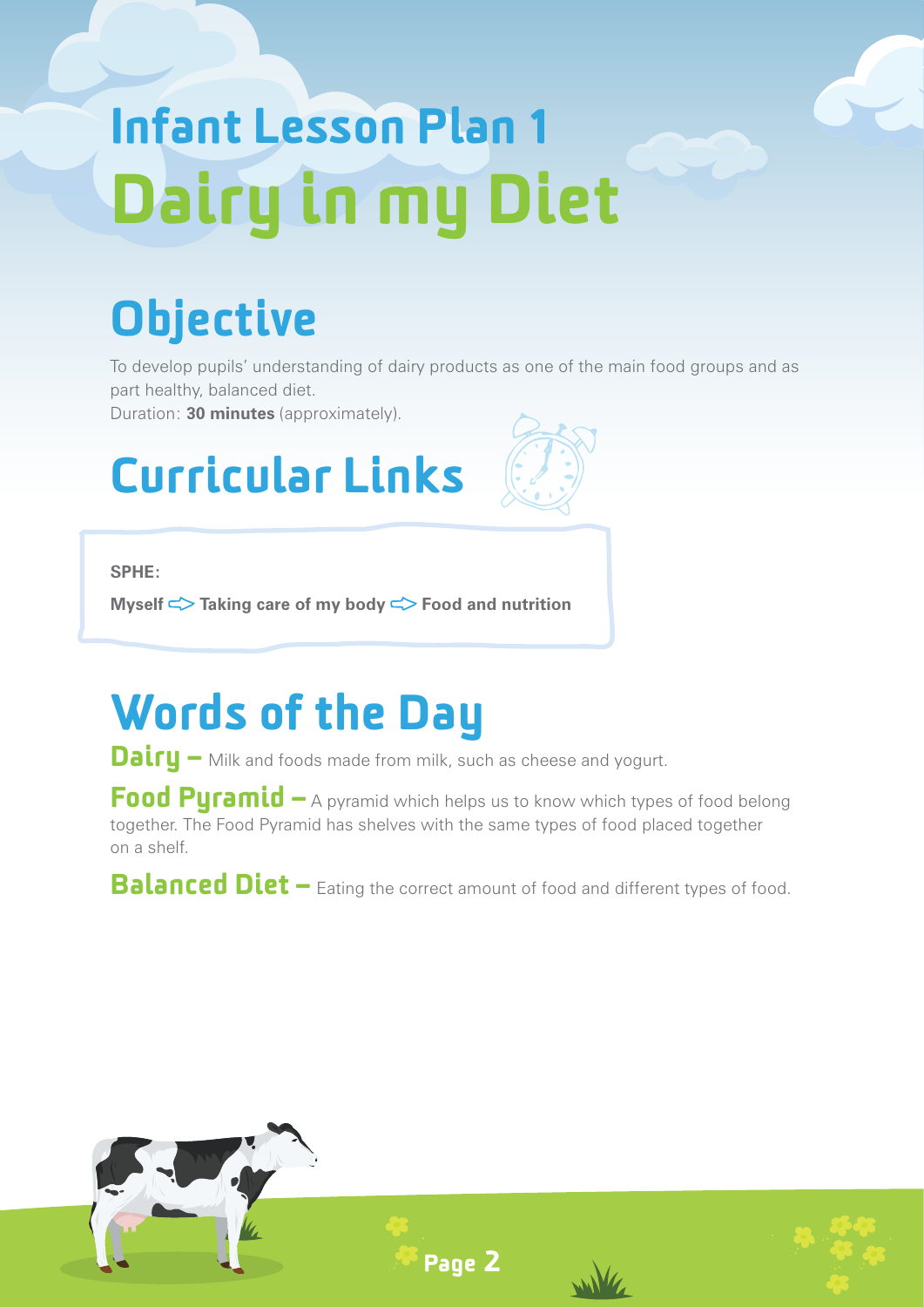#### Classroom Discussion

Display the Department of Health's Food Pyramid and indicate the 'milk, yogurt and cheese' shelf. Ask pupils to name some foods from this shelf. Then, using the Food Pyramid poster, discuss the following ideas about the shelf and record discussion points on the board.

www.hse.ie/eng/about/who/healthwellbeing/our-priority-programmes/heal/food-pyramidimages/food-pyramid-simple-version.pdf

- **Q** Recommended servings it is recommended to have 3 servings from the 'milk, yogurt and cheese' food group each day. An example of one serving includes 200ml of milk, 125g of yogurt or 25g of cheese. Reduced fat and low-fat varieties are recommended.
- Milk, yogurt and cheese are important as part of a healthy, balanced diet they are all excellent sources of calcium, as well as other important things we need to keep our body working, like vitamins and minerals. We need calcium (a mineral) to keep our bones and teeth healthy.
- Bone health
	- The type of foods we eat and our physical activity levels can affect our bones.
	- · It is important to look after our bones when we are young as they are growing very quickly.
	- · Vitamin D is important for looking after our bone health. We can get vitamin D from oily fish such as salmon, egg yolk, vitamin D fortified dairy and sunshine.
	- · It is also important to do regular physical activities which put the weight of our body on our feet and legs. Activities like dancing, running, gymnastics and tennis are good activities for our bone health.



Page 3

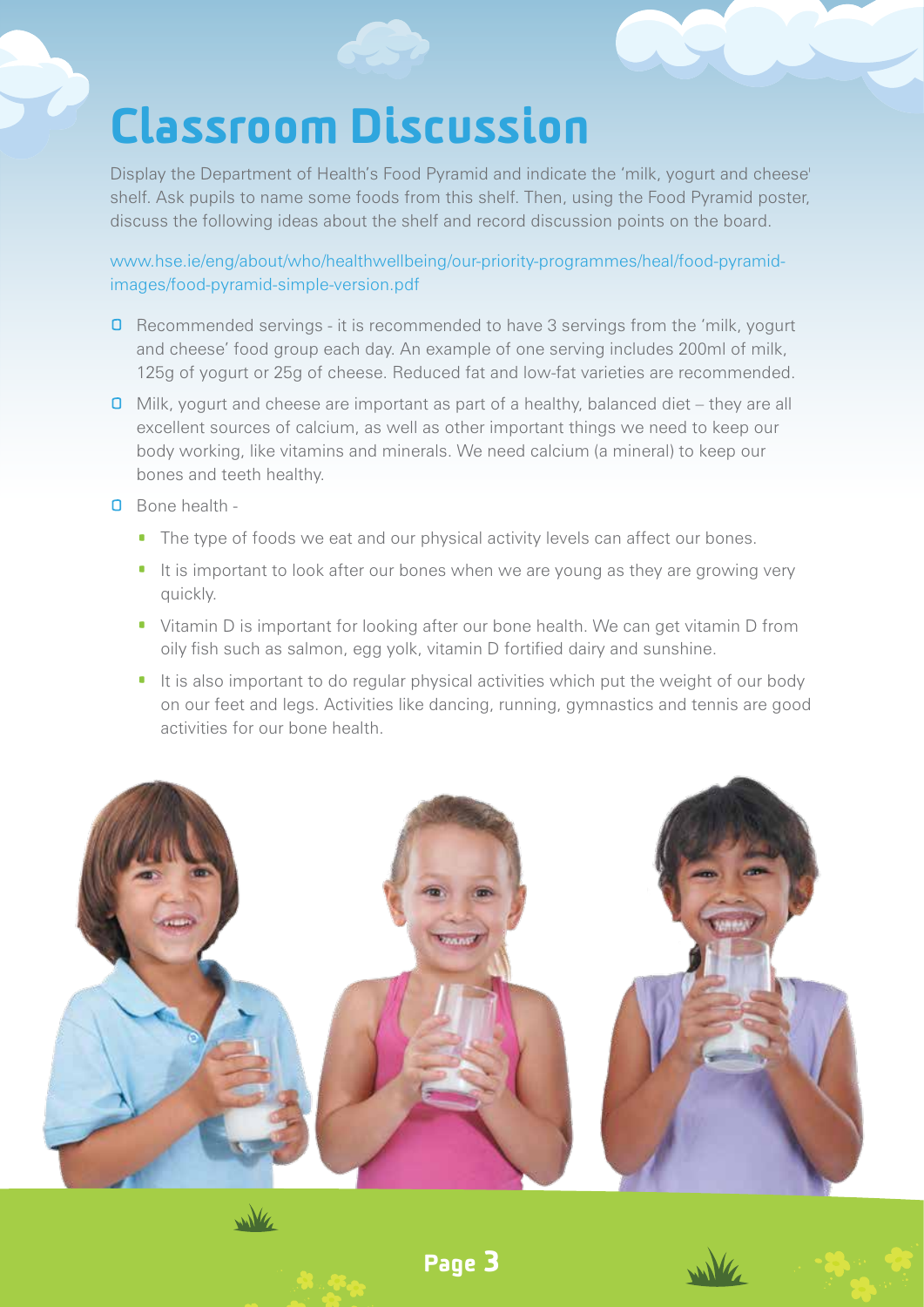## Group Activity

Ask pupils to chat in groups about their favourite foods from the 'milk, yogurt and cheese' group. Then ask them, as a group, to draw how they include dairy in their diet throughout the day. For example:

- **D** Starting the day with a bowl of warm porridge made with milk.
- **D** Drinking a carton or bottle of School Milk each day.
- **0** Including cheese cubes with chopped apple for small break.
- **0** Including natural yogurt served with chopped berries as part of school lunch.
- **O** Having milk in soups or sauces at dinner time.
- **O** Making a snack of melted cheese on wholegrain toast.
- **0** Including milk in scrambled egg or omelettes for dinner.
- **Q** Having a cup of warm milk before bed.